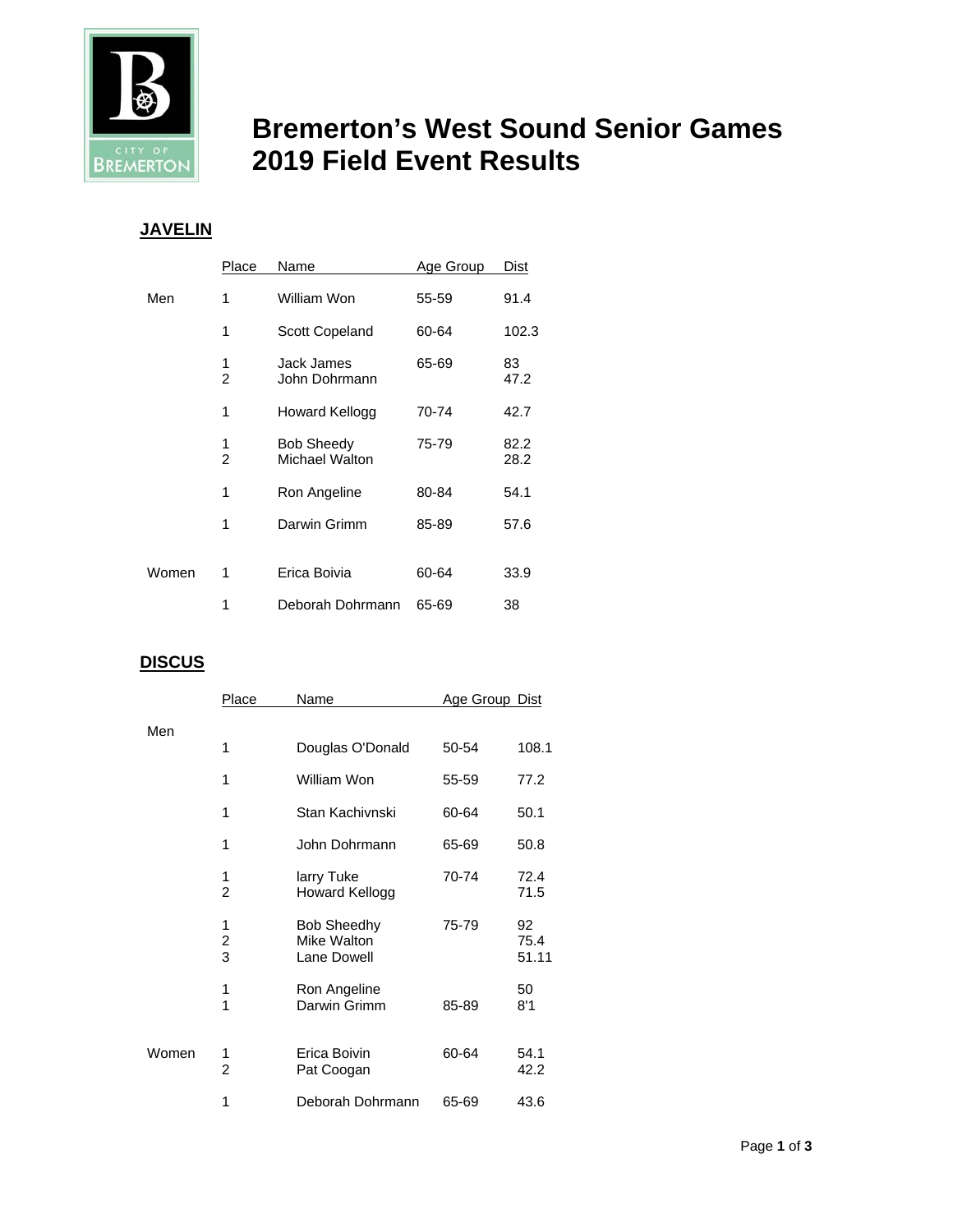| Candy Gratton | 70-74 | 29.5 |
|---------------|-------|------|
|---------------|-------|------|

#### **LONG JUMP**

|       | <b>Place</b>        | Name                                 | Age Group Dist |                              |
|-------|---------------------|--------------------------------------|----------------|------------------------------|
|       |                     |                                      |                |                              |
| Men   | 1                   | Jay Ruuska                           | 50-54          | 15"7 1/4                     |
|       | 1                   | William Won                          | 55-59          | 14'7 1/4                     |
|       | 1                   | Steve Joyner                         | 65-69          | 13'3 1/2                     |
|       | 1<br>$\overline{c}$ | George Johnson<br><b>Bob Sheedhy</b> | 75-79          | 11'3 1/2<br>11'0             |
|       | 1<br>$\overline{2}$ | <b>Gary Wright</b><br>Ron Angeline   | 80-84          | $6'2 \frac{3}{4}$<br>4'9 1/2 |
|       | 1                   | Darwin Grimm                         | 85-89          | 8'1                          |
| Women | 1<br>2              | Nancy Watchie<br>Pat Coogan          | 60-64          | 9'81/4<br>7"7 1/4            |

### **HI JUMP**

|       | Place       | Name                                                      | Age Group Height |                   |
|-------|-------------|-----------------------------------------------------------|------------------|-------------------|
| Men   |             |                                                           |                  |                   |
|       | 1           | William Won                                               | 55-59            | 3'10              |
|       | 1<br>2<br>3 | George Johnson<br><b>Bob Sheedy</b><br><b>Bill Powers</b> | 75-79            | 4'2<br>4'0<br>3'6 |
|       | 1           | Ron Angeline                                              | 80-84            | 2'6               |
|       | 1           | Darwin Grimm                                              | 85-89            | 3'5               |
| Women | 1           | Nancy Watchie                                             | 60-64            | 3'1               |
|       | 1           | Maria worlsey                                             | 75-79            | 3'1               |

#### **HAMMER THROW**

|       | Place  | Name                                | Age Group Dist |              |
|-------|--------|-------------------------------------|----------------|--------------|
| Men   |        |                                     |                |              |
|       | 1      | John Dohrmann                       | 65-69          | 68'1         |
|       | 1      | Howard Kellog                       | 70-74          | 81'0         |
|       | 1<br>2 | <b>Bob Sheedy</b><br>Michael Walton | 75-79          | 74'4<br>68'5 |
| Women | 1<br>2 | Erica Boivin<br>Pat Coogan          | 60-64          | 82'7<br>43'4 |